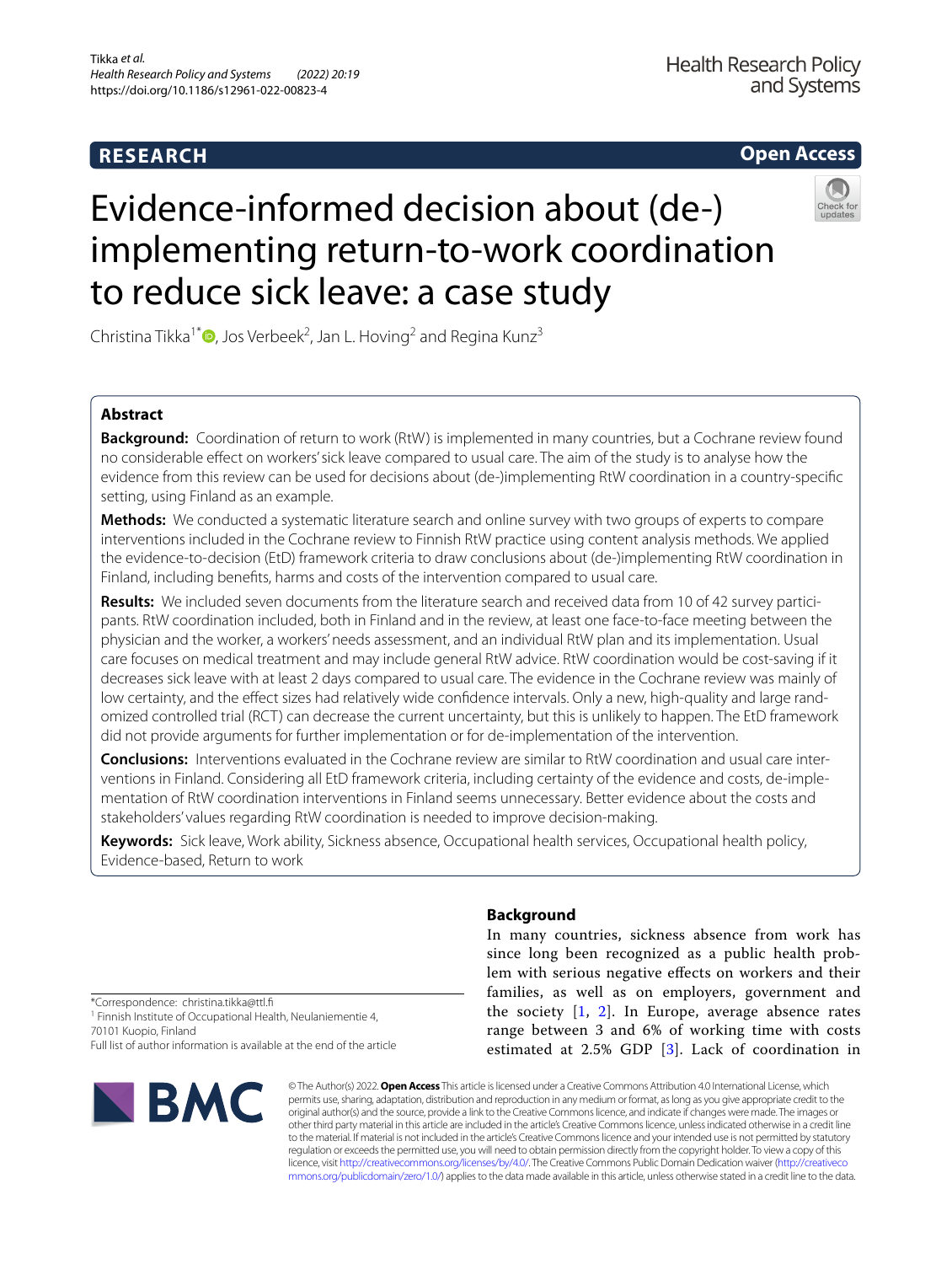the return-to-work (RtW) process is often thought to be the cause for prolonged sick leave  $[4, 5]$  $[4, 5]$  $[4, 5]$ . Thus, improving communication and collaboration between employer, employee and occupational health service providers is a common approach in many countries with the aim to decrease sick leave. However, evidence from a Cochrane review could not show a diferent efect of RtW coordination on the duration of sick leave compared to usual care [\[6](#page-7-5)].

While the Cochrane review includes the best available evidence and found RtW coordination and usual care similarly efective, it is yet unclear how the evidence can be translated to RtW practice and policies. Especially when studies do not fnd benefcial efects of an intervention, practice and setting can be perceived diferently from what is evaluated in these studies, and results are not translated to practice [\[7](#page-7-6)]. For example, in Finland, while the Cochrane review could not fnd a benefcial efect of RtW coordination compared to usual care [\[6](#page-7-5)], the Finnish government considerably invested in the development and implementation of RtW coordination [[8,](#page-7-7) [9\]](#page-7-8). Ideally, de-implementation studies can show us when to stop investments and distribution of interventions that have been proven inefficient or have been overtaken by more efficient intervention  $[10, 11]$  $[10, 11]$  $[10, 11]$  $[10, 11]$ . Yet, evidence-informed health system and public health recommendations and decisions should consider many factors. According to the Grading of Recommendations Assessment, Development and Evaluation (GRADE) evidence-to-decision (EtD) framework, those include the efect of the intervention, how substantial the benefts and harms are, the certainty of the evidence, how much people value the main outcomes, and the cost-efectiveness  $[12]$  $[12]$ . The main aim of the framework is to support transparent healthcare decisions that are informed by the best available research evidence and consider the wider social and political environment. While the framework has been applied to a variety of diferent health system and public health decisions, it has not yet been used for decisions regarding (de-)implementing RtW coordination interventions. We used Finland as an example to analyse the disparity between the Cochrane review evidence and RtW practice and to illustrate an example for making evidence-informed decisions regarding coordinating RtW.

### **Methods**

The aim of the study is to (i) analyse how comparable the interventions in the Cochrane review [\[6](#page-7-5)] are to RtW coordination practice in Finland and (ii) draw conclusions on (de-)implementing RtW coordination in Finland using the GRADE EtD framework [\[12](#page-7-11)].

### **Data collection**

We conducted a systematic literature search in MED-LINE using PubMed, webpages of Finnish research and government institutes, and reference lists of included studies (Additional fle [1](#page-6-0): Table S3) for any type of publication describing or evaluating interventions to coordinate RtW in Finland.

We updated the original Cochrane review literature search for MEDLINE using PubMed [\[6](#page-7-5)] until 7 March 2019 to judge whether new studies were available that fulflled the inclusion criteria and were likely to change the results of the review. One researcher (CT) screened titles and abstracts for eligibility.

We further developed an online survey (Survey Monkey) to collect data about the diference between RtW coordination and usual care for workers on sick leave in Finland (Additional fle [1:](#page-6-0) Table S3). We invited experts on RtW coordination in Finland to participate in the survey if they were (i) researchers who participated in the development of a training course on RtW coordination in Finland [\[13](#page-7-12)] or (ii) training course participants. Course participants and developers were invited to the survey in March and April 2019 via email, either through the course coordinator or directly (CT). Reminders were sent after 1 and 2 weeks.

#### **Comparison of interventions**

We used content analysis methods to extract and summarize the literature and survey data. Prior to data extraction, we defned categories (such as content of RtW coordination) and corresponding themes (meetings, workers' needs assessment, RtW plan, implementation management) based on the description of interventions included in the review (Additional fle [1:](#page-6-0) Table S1). One author (CT) collected data for each category (names, year, setting, participants, content) for RtW coordination and usual care interventions in the review and Finland using Excel. Data analysis was done independently by two authors (CT and JV). Within each category, authors summarized similarities and diferences between RtW coordination in Finland and the review and judged each category as identical (no diferences), similar (more similarities than diferences), diferent (no similarities) or unclear (missing data). Judgements were compared using Excel, and disagreements resolved via discussion.

### **Using the EtD framework**

The EtD framework for health system and public health recommendations [[12](#page-7-11)] is structured into three parts: formulating the problem, making an evidence-informed assessment, and drawing conclusions.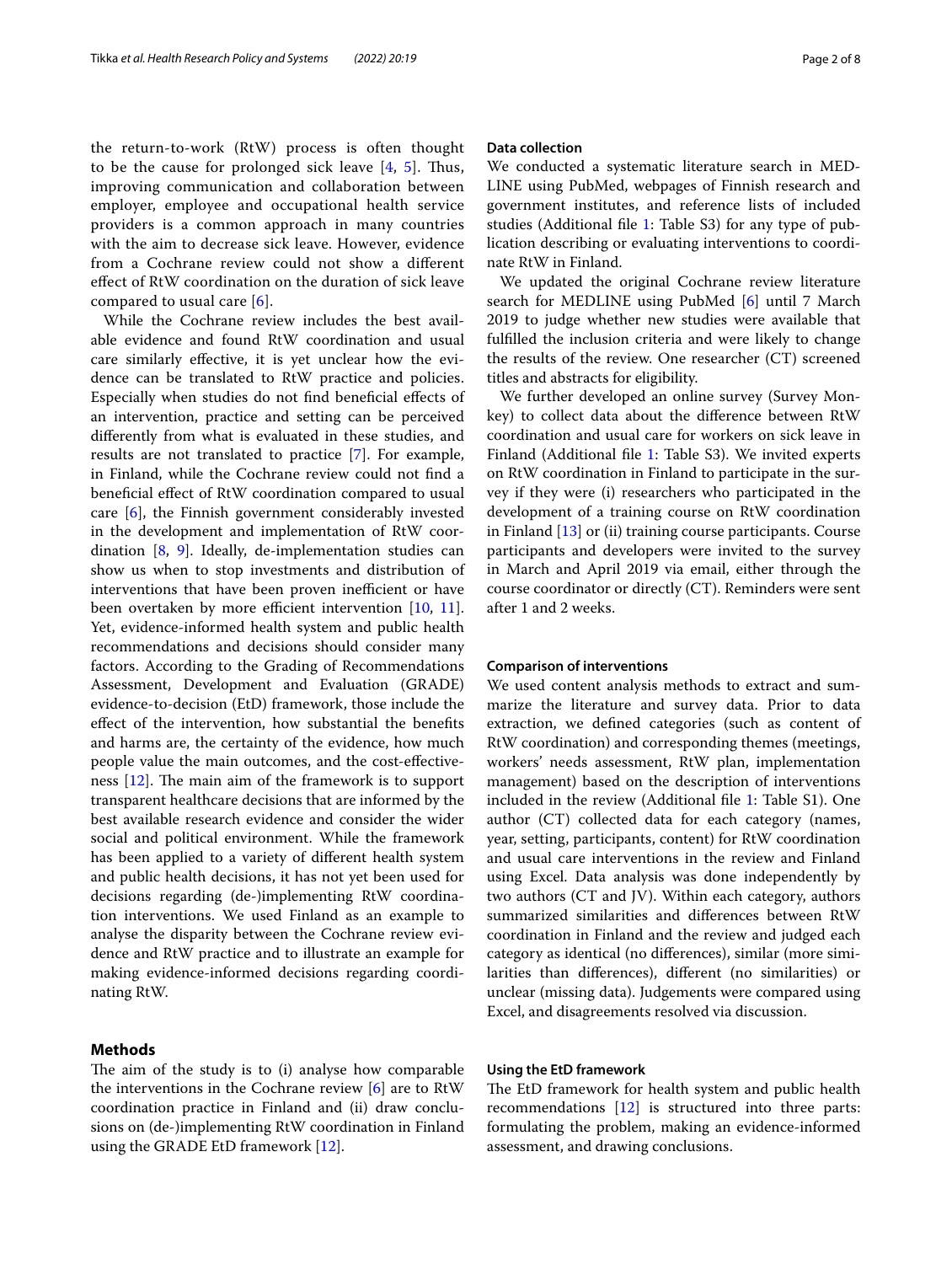#### *Formulating the question*

We formulated the question, including the interventions (RtW coordination versus usual care), the main outcomes (length of sick leave and number of workers returning to work), the setting (Finland) and the perspective from which the decision is being made (population perspective).

## *Making an evidence‑informed assessment*

For each framework criteria (Table [2\)](#page-3-0), we summarized the available evidence from the Cochrane review, the systematic literature search and the survey. Due to missing cost-efectiveness studies, we used the best available data to analyse the costs of coordinated RtW interventions compared to usual care in Finland (Additional fle [1](#page-6-0): Table S2). We took the population perspective and considered costs and savings within the healthcare system. We compared the costs of sick leave for all workers on long-term sick leave in Finland with RtW coordination to those without RtW coordination. We used the efect of RtW coordination on sick leave to calculate the efect that this would have on the costs of sick leave.

#### *Drawing conclusions*

After the assessment, we drew our conclusion in relation to (de-)implementing RtW coordination in Finland. We formulated a summary of the most important judgements that were infuencing our decision.

# **Results**

# **Data collection**

We included six publications that described the content and process of RtW coordination interventions in Finland. Publications were either recommendations and part of information and training material [\[9,](#page-7-8) [14,](#page-7-13) [15\]](#page-7-14) or empirical studies conducted between 2014 and 2018  $[16–18]$  $[16–18]$  $[16–18]$ . The update of the Cochrane review literature search identifed 2858 references, including duplicates. Three studies with 98-180 participants were eligible for inclusion in the review [[19–](#page-7-17)[21](#page-7-18)]. Participants were workers on sick leave due to neck or shoulder pain, common mental disorders or injuries. We invited 39 of 42 eligible survey participants due to missing contact information. Two participants declined participation, and we received responses from 24% (10 of 42).

#### **Comparison of interventions**

We judged RtW coordination and usual care interventions in Finland and those evaluated in the Cochrane review [[6\]](#page-7-5) to be mostly similar (Table [1\)](#page-2-0). Coordination of RtW included at least one face-to-face meeting between the physician and the worker, who was often joined by the employer. In these meetings, participants discussed the progress of RtW and temporary work accommodations. The workers' needs assessment consisted of an evaluation of the workers' disability and functioning as well as considering factors from the type of work and the workplace. The RtW plan contained goals, such as full or partial RtW or being available for

<span id="page-2-0"></span>**Table 1** Similarities and diferences between RtW coordination interventions in the Cochrane review and in Finland

| <b>Categories</b>     | Summary                                                                                                                                                                                                                                                                                                                                                                                                                                                                                                                                                                                                  | Judgement |
|-----------------------|----------------------------------------------------------------------------------------------------------------------------------------------------------------------------------------------------------------------------------------------------------------------------------------------------------------------------------------------------------------------------------------------------------------------------------------------------------------------------------------------------------------------------------------------------------------------------------------------------------|-----------|
| Names                 | Mostly use of keywords that suggest coordination, only some studies in the review used keywords that did not suggest<br>coordination (such as case management and consultation)                                                                                                                                                                                                                                                                                                                                                                                                                          | Identical |
| Setting               | Interventions are mostly situated in European welfare states and can start after a long-term sick leave of the worker<br>In the Cochrane review all workers were at least 4 weeks on sick leave, but almost half of the Finnish workers had less<br>than 4 weeks accumulated sick leave and may not have been on sick leave at the time of the RtW meeting                                                                                                                                                                                                                                               | Similar   |
| Year(s) studied       | Data from different but overlapping time spans <sup>a</sup> , most studies were recent and conducted after the year 2000                                                                                                                                                                                                                                                                                                                                                                                                                                                                                 | Similar   |
| Participants          | The worker, the employer or a workplace representative, and a physician (most often occupational physician) participate<br>in the intervention. Possibility to participate in the intervention for other healthcare providers (such as occupational<br>health nurse or physiotherapist) and stakeholders (such as occupational safety representative, social worker)                                                                                                                                                                                                                                     | Identical |
| Content               | No differences:<br>Interventions include:<br>At least one face-to-face meeting between worker and coordinator, which is often but not always joined by the<br>employer<br>A workers' needs assessment that includes a focus on employee's work ability<br>A collaboratively developed RtW plan which consists of dates, goals and actions for RtW<br>One person responsible for the implementation of the RtW plan (evaluating the progress and making changes to the<br>RtW plan if appropriate)<br>In practice, the RtW coordination intervention might not always be fully implemented as recommended | Identical |
| Duration <sup>b</sup> | In the review, interventions lasted 3 months until more than 1 year. Information about the duration of the intervention in Unclear<br>Finland was missing                                                                                                                                                                                                                                                                                                                                                                                                                                                |           |

<sup>a</sup> Review data: 18 years (1995–2016). Finland data: 5 years (2014 and 2018)

b Defned as from frst meeting until last follow-up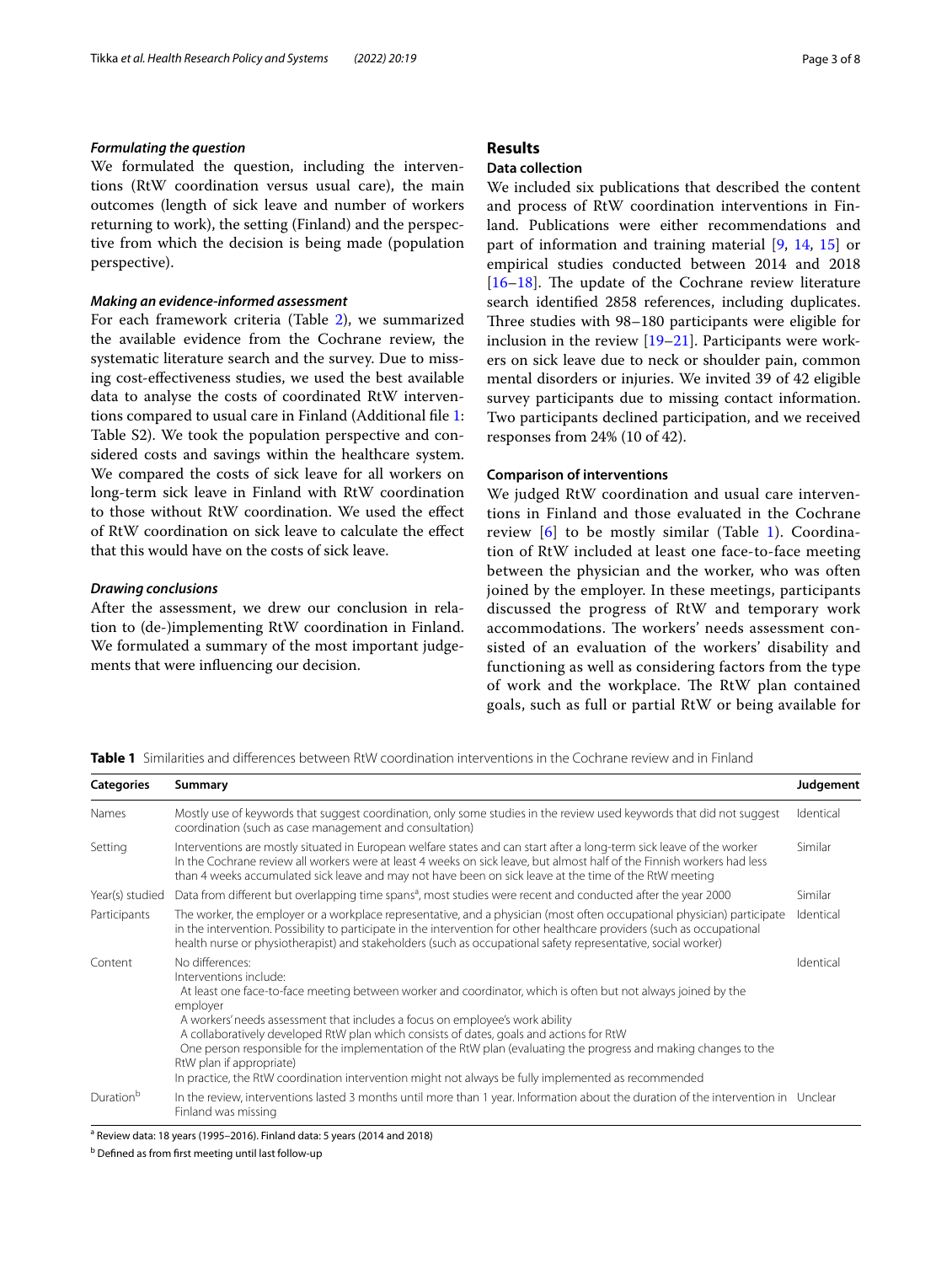| Criteria                                             | Judgement                                                                                                                                                                                                                                                                                                                                                                                                                                                                                                                                                                                                                                                                                                                                             |  |  |  |  |
|------------------------------------------------------|-------------------------------------------------------------------------------------------------------------------------------------------------------------------------------------------------------------------------------------------------------------------------------------------------------------------------------------------------------------------------------------------------------------------------------------------------------------------------------------------------------------------------------------------------------------------------------------------------------------------------------------------------------------------------------------------------------------------------------------------------------|--|--|--|--|
| Priority of the problem                              | Long-term sick leave has an important impact on the worker and the society in terms of productivity. RtW is a recognized<br>priority by policy-makers in Finland                                                                                                                                                                                                                                                                                                                                                                                                                                                                                                                                                                                      |  |  |  |  |
| Benefits and harms                                   | RtW coordination compared to usual care neither increases nor decreases the length of sick leave, and does not increase<br>the number of workers returning to work                                                                                                                                                                                                                                                                                                                                                                                                                                                                                                                                                                                    |  |  |  |  |
| Certainty of the evidence <sup>a</sup>               | Moderate quality evidence for the outcomes:<br>Cumulative sickness absence in workdays for follow-up of 6 months and more than 12 months<br>Proportion who had ever returned to work-long-term follow-up: 12 months<br>Low quality evidence for the outcomes:<br>Time to return to work: for follow-up of 6 months, 12 months and more than 12 months<br>Cumulative sickness absence in workdays-long-term follow-up: 12 months<br>Proportion who had ever returned to work-very long-term follow-up: more than 12 months<br>Proportion at work at end of the follow-up-follow-up: 6 months, 12 months, more than 12 months<br>Very low-quality evidence for the outcomes:<br>Proportion who had ever returned to work-short-term follow-up: 6 months |  |  |  |  |
| Outcome importance                                   | The included evidence does not provide information on stakeholders' values of a possibly small decrease in the duration<br>of sick leave. Duration of long-term sick leave in Finland lasts on average 106 days. A small decrease of sick leave by 5 days<br>might not be that relevant to the individual worker but might be relevant for the employer, especially of small companies<br>and blue-collar workers                                                                                                                                                                                                                                                                                                                                     |  |  |  |  |
| Balance between desirable<br>and undesirable effects | Coordination of RtW did not have a desirable or undesirable effect on RtW                                                                                                                                                                                                                                                                                                                                                                                                                                                                                                                                                                                                                                                                             |  |  |  |  |
| Resource use                                         |                                                                                                                                                                                                                                                                                                                                                                                                                                                                                                                                                                                                                                                                                                                                                       |  |  |  |  |
| Resource requirements                                | The analysis of the costs showed that the saving from the reduction of 5 days of sick leave outweighed by 1.6-fold the<br>cost of RtW coordination                                                                                                                                                                                                                                                                                                                                                                                                                                                                                                                                                                                                    |  |  |  |  |
|                                                      | Certainty of the evidence The analysis of the costs was done as a brief calculation that may not include all important items of the costs and benefits<br>of RtW coordination, such as the costs of implementing the plan                                                                                                                                                                                                                                                                                                                                                                                                                                                                                                                             |  |  |  |  |
| Impact on health equity                              | Interventions that increase RtW improve the access to the labour market and decrease inequity between healthy and<br>disabled workers. The effect of usual care and RtW coordination on sick leave might be similar                                                                                                                                                                                                                                                                                                                                                                                                                                                                                                                                   |  |  |  |  |
| Acceptability                                        | The intervention is already a common intervention by occupational health service providers in Finland [24]. We did not<br>evaluate the attitudes of workers, employers and health service providers towards the intervention                                                                                                                                                                                                                                                                                                                                                                                                                                                                                                                          |  |  |  |  |
| Feasibility                                          | Our survey showed that the intervention might not be implemented according to the recommendations. We did not<br>evaluate important barriers that would prevent the implementation of RtW coordination in Finland                                                                                                                                                                                                                                                                                                                                                                                                                                                                                                                                     |  |  |  |  |

#### <span id="page-3-0"></span>**Table 2** Assessment criteria and judgements for RtW coordination in Finland

<sup>a</sup> The quality of evidence reflects the extent to which the review authors [\[6\]](#page-7-5) are confident that an estimate of the effect is correct [[28\]](#page-7-19)

the labour market in other ways, and multiple actions, such as temporary work accommodations, medical interventions or psychological therapy. The plan was jointly developed by the healthcare professionals and the worker, but other participants could also join the development process, such as the employer or the worker's support person. Mostly, the employer or the occupational physician was responsible for implementing the RtW plan and contacting the worker to ensure goals were achieved. The plan could be changed if this were deemed appropriate. In the Cochrane review, interventions always included a workers' needs assessment that focuses on workability and barriers for RtW and an individually tailored RtW plan. According to Finnish recommendations, this is very similar to interventions in Finland. However, in practice, not all components of the RtW coordination intervention are delivered as intended. Low adherence to the study intervention was described for two out of the 14 included trials in the review. Similarly, the survey results showed that in Finland, the content of the workers' needs assessment and the RtW plan does not always comply with the recommendations and might only include factors that are either related to the individual worker or his workplace (Additional fle [1:](#page-6-0) Table S5).

In both the Cochrane review and Finland, the main diferences between RtW coordination and usual care were that usual care mostly focuses on medical treatment, does not provide an individual tailored RtW plan and does not include considerations of the work or the workplace (Additional fle [1](#page-6-0): Tables S5 and S6). Also, in usual care the worker may receive general advice to return to work, and communication between healthcare providers is possible.

# **Using the EtD framework**

## *Formulating the problem*

From the population perspective, should coordinated RtW be used in Finland to reduce the length of sick leave and the number of workers returning to work?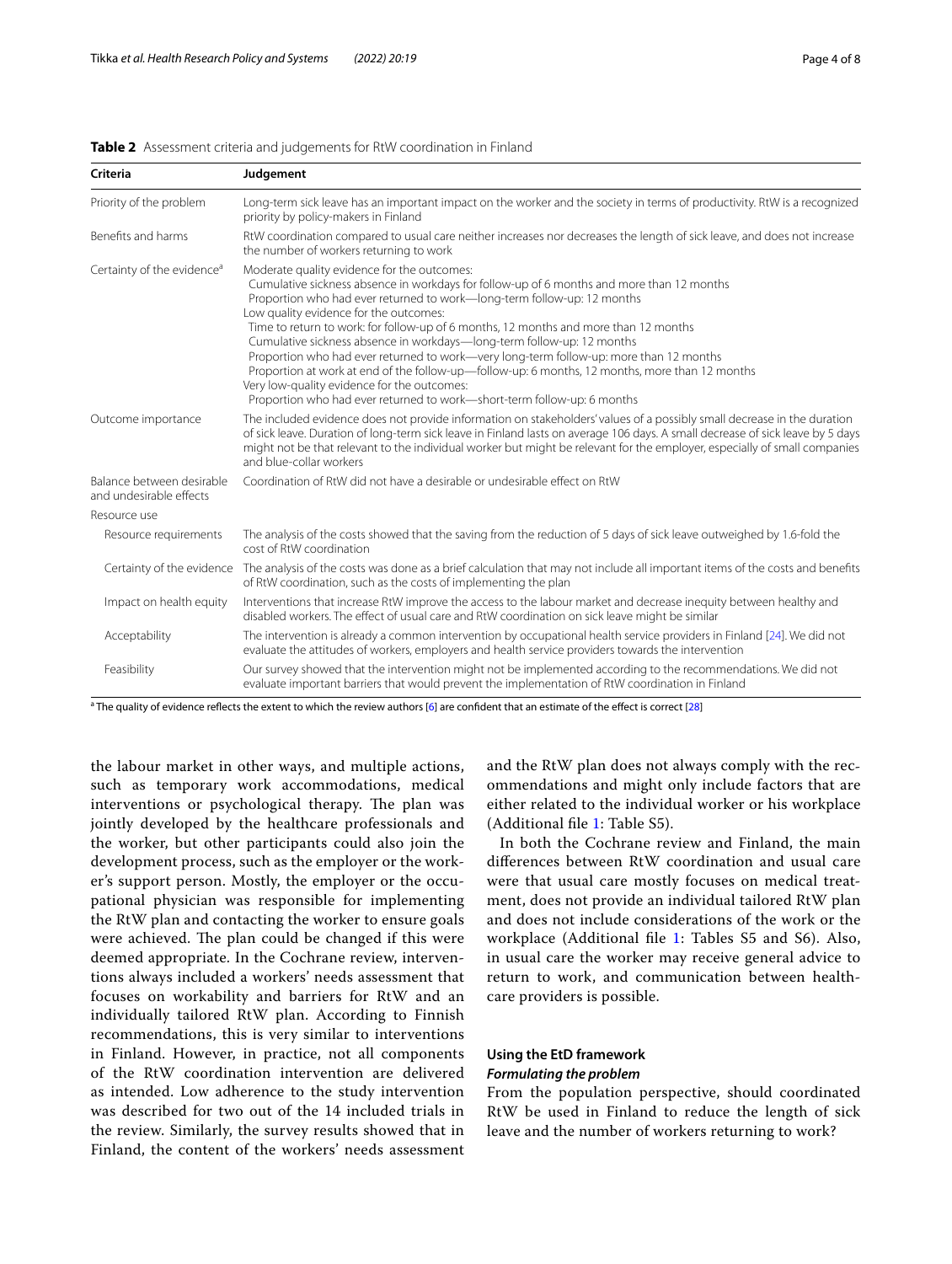#### *Making an evidence‑informed assessment*

We made judgements for all assessment criteria specifed in the framework (Table [2](#page-3-0)).

Our fndings of no benefcial efect of RtW coordination is consistent with the fndings of multiple other Cochrane reviews that could not fnd considerable efects of additional clinical interventions on RtW for workers on sick leave compared to usual care [[22–](#page-7-21)[26](#page-7-22)].

The Cochrane review evaluated the effect of RtW coordination and included 14 RCTs from six European countries, Canada and the United States (Additional fle [1](#page-6-0): Table S4). The review found no beneficial effect on four outcomes across all time points, although some of the confdence intervals around the efects did not exclude a clinically relevant beneft [\[6](#page-7-5)]. For example, there were no statistically signifcant efects after 12 months on time to RtW (low-quality evidence), cumulative sickness absence (low-quality evidence), the proportion of participants at work at the end of the follow-up (low-quality evidence) or the proportion of participants who had ever returned to work (moderate-quality evidence) (Fig. [1](#page-4-0)). New eligible studies found no statistically signifcant efects on RtW [[19,](#page-7-17) [20](#page-7-23)], but one reported a decrease in sick leave by 10 days [\[19](#page-7-17)[–21\]](#page-7-18).

Evaluation studies on the efect of RtW coordination in Finland are scarce and of less methodological quality compared to the evidence included in the Cochrane review. Results from one uncontrolled before–after study [\[18](#page-7-16)] and our survey of expert opinions indicated an increase in the number of workers returning to work and a decrease in the duration of sick leave compared to usual care.

The included evidence does not provide results on the importance of the outcome for participants. We judged that a small decrease in the duration of sick leave might not be relevant to the individual worker but will be for the employer, especially of small companies and blue-collar workers.

For the cost analysis, we found that RtW coordination in Finland requires on average 1.6 meetings per worker [[18\]](#page-7-16), with average costs of  $\epsilon$ 480 per person which equals the costs of about 2 days of sick leave (Table [3\)](#page-4-1). A 5-day



<span id="page-4-1"></span><span id="page-4-0"></span>**Table 3** Cost analysis of RtW coordination for an average person on >4 weeks sick leave in Finland in 2019 (Euros)

| Item                      | <b>Number</b> | Costs per unit | Costs of practice as usual<br>(PAU) | Costs of PAU plus<br>coordination of<br><b>RtW</b> |
|---------------------------|---------------|----------------|-------------------------------------|----------------------------------------------------|
| RtW coordination meeting  | 1.6           | 300            | $\overline{\phantom{0}}$            | 480                                                |
| Sick leave days           | 106           | 254            | 26,924                              | 26,924                                             |
| Sick leave days prevented |               | 254            |                                     | $-1270$                                            |
| Total costs               |               |                | 26,924                              | 26,134                                             |
| Cost savings              | 790 (3%)      |                |                                     |                                                    |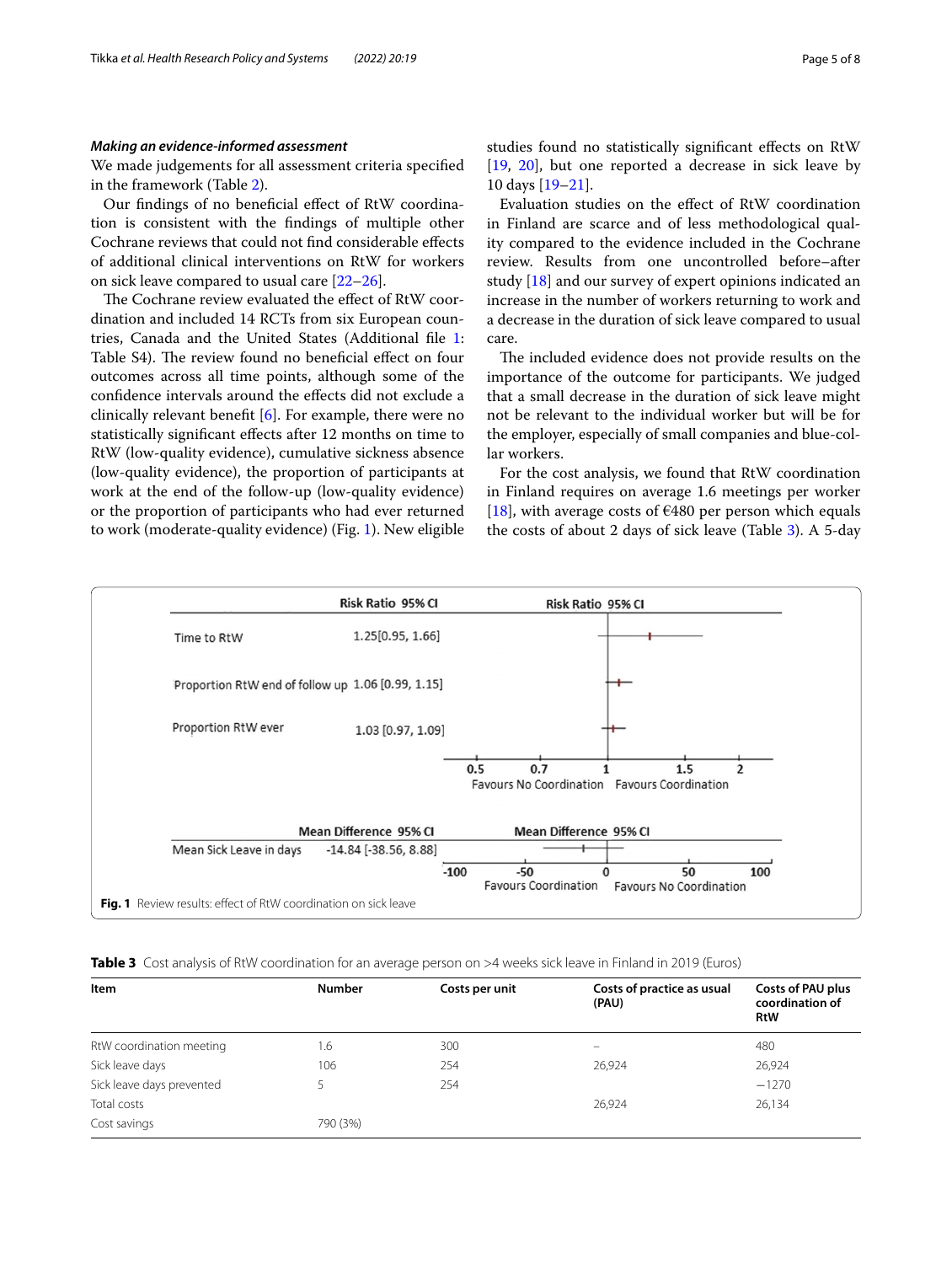reduction of cumulative sick leave with RtW coordination would result in €790 savings per person compared to usual care.

As for acceptability, the intervention is a common intervention by occupational health service providers in Finland [\[24](#page-7-20)]. Further, the Ministry of Health and Social Afairs in Finland invested in RtW coordination projects [[11\]](#page-7-10), and the Finnish Institute of Occupational Health (FIOH) promotes and provides training courses on how to coordinate the RtW process [[12](#page-7-11)].

#### *Drawing conclusions*

We judged RtW to be a priority for Finland due to the support of the Ministry and FIOH for RtW coordination. Joined meetings between the employer, employee and occupational health service providers have become a common RtW coordination intervention in Finland but might not be implemented well.

According to some Finnish experts in our survey and the fndings from a single before–after study, RtW coordination in Finland is considered efective in increasing the number of workers returning to work and decreasing the duration of sick leave compared to no coordination of care. In contrast to these opinions, the results from the Cochrane review found no considerable desirable or undesirable efect. We found the interventions evaluated in the Cochrane review  $[6]$  $[6]$  to be similar to those currently implemented in Finland. New high-quality studies with large sample sizes may change the results of the review. However, research methods and fndings of eligible studies published after the review were unlikely to alter the results of the review or the quality of the evidence base. The quality of the evidence of the effect of RtW coordination is of moderate to very low quality due to the imprecision of the results and the risk of bias in primary studies. We judged that the results of the review do not exclude a small benefcial efect of coordination of RtW compared to usual care.

A small reduction in the amount of sick leave days per year may not be relevant to workers from the individual perspective. From the population perspective, however, already a small reduction of 5 days of sick leave would reduce the total costs of sick leave. Our cost analysis indicated cost benefts from RtW coordination if 2 days of sick leave were averted. A possible small decrease of sick leave might result in meaningful economic consequences important for employers and society.

We judged that the resource requirements of RtW coordination were little in comparison to the costs of sick leave, but that the evidence on benefts and harms was not in favour of the intervention.

After considering all EtD framework criteria, including costs and certainty of the evidence, we conclude that investment in de-implementation strategies or better implementation of RtW coordination interventions in Finland is currently not required.

### **Discussion**

#### **Comparison with other studies**

We compared the interventions included in a systematic review to the practice in one country. Previous studies described factors that infuence whether a review's conclusions can be applied to a specifc setting [[27,](#page-7-24) [28](#page-7-19)]. We used similar factors and prespecifed criteria for our analysis, including the participants and content of the interventions.

To our knowledge, this was the frst study applying the EtD framework to draw conclusions regarding (de-) implementing RtW coordination. Previous studies have shown the EtD framework a suitable tool to make policy decisions that consider the wider social and political environment. Various policy-makers and stakeholders have been involved in the development of the framework and its criteria [[29\]](#page-7-25), and guideline panels have used the framework for a variety of public health questions to make evidence-informed recommendations [\[30–](#page-7-26)[34\]](#page-7-27). Further, public health decision-makers in Sweden found the EtD framework a feasible tool, even though it increased the amount of time and resources required [[35](#page-7-28)].

#### **Strengths and limitations**

We used prespecifed categories (e.g. participants or content of the intervention) and judgements (identical, similar, diferent, unclear) to compare interventions. However, judgements remained subjective. We did not predefne what constitutes as similar (e.g. which time spans, participant characteristics), and others might judge diferently. To increase the validity of the results, two authors analysed the data independently and resolved disagreements via discussion.

Routinely collected data on the quality of RtW coordination is missing, and publications on RtW interventions usually describe the ideal intervention. Empirical data on what really happens in practice are scarce. We used data from a systematic literature search including grey literature and interviewed experts in a survey to describe the (intended) content and process of the RtW coordination practice in Finland. We compared in detail the current practice in Finland to what has been evaluated in studies in the Cochrane review. We do not think that additional empirical data about Finnish practice would considerably change our conclusions about the similarities and diferences between the interventions.

We combined data from diferent sources and study designs, but data on stakeholders' values, attitudes, barriers to implementation of RtW coordination, and costs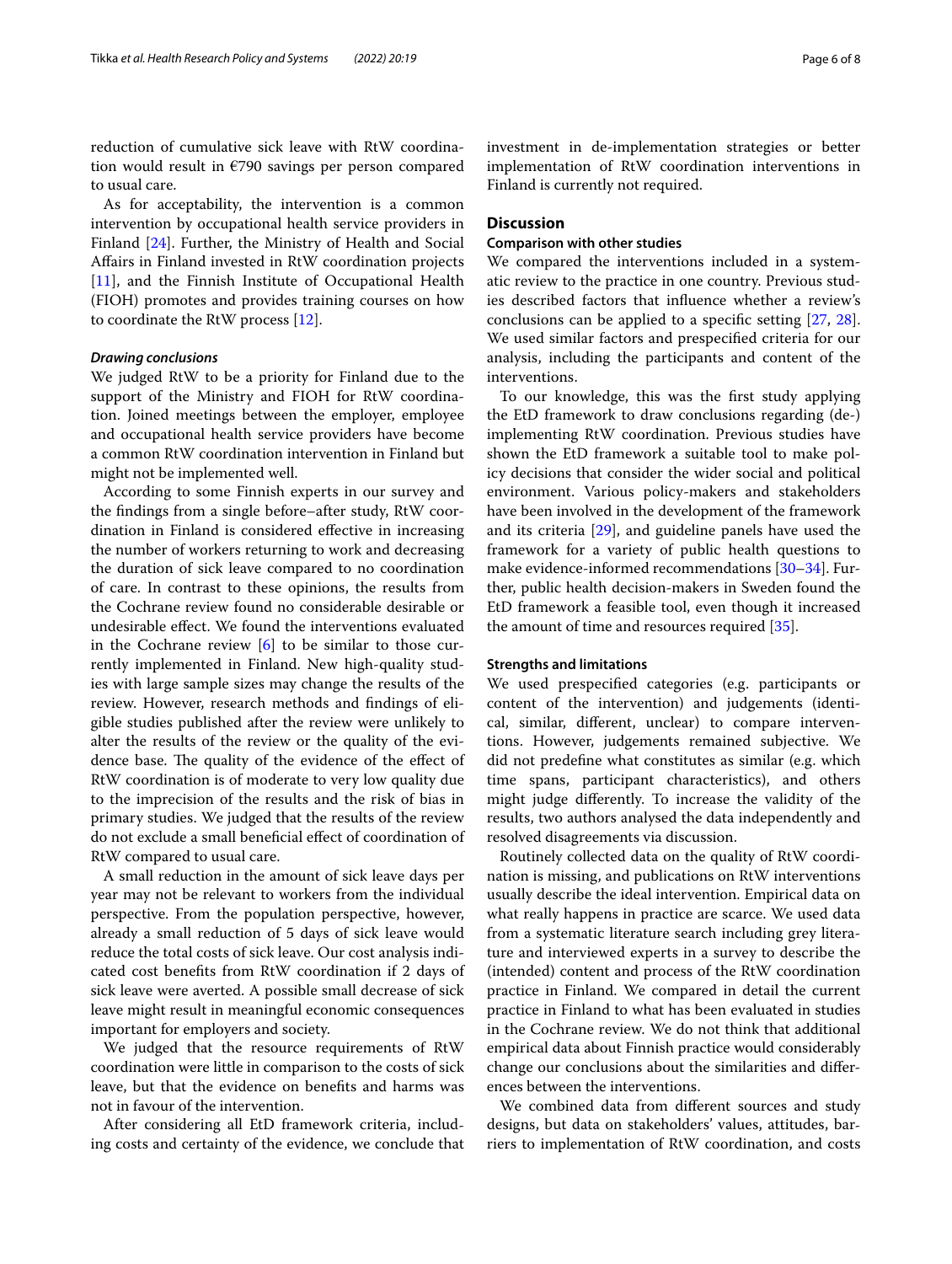is either missing or very limited. Future studies that show little support from stakeholders for the intervention could alter our fndings and support de-implementation strategies of RtW coordination. On the other hand, large support from stakeholders could support better implementation of RtW coordination.

Even though we do not know barriers to RtW coordination in Finland, our survey results show that coordination might not be implemented as recommended. Although our survey included a small number of participants, and results from bigger studies could alter our fndings, it is questionable whether better implementation would achieve a larger decline in sick leave days. Other interventions might be better suited alternatives, such as changes in sickness certifcation policies or incentives for employers to improve RtW rates of their workers [\[34](#page-7-27)]. We do not think that additional data about implementation barriers to RtW coordination would considerably change our conclusions.

We used the EtD framework to draw conclusions on whether to (de-)implement RtW coordination in Finland. While the approach is systematic, evidence-informed and transparent, policy-makers might come to diferent conclusions—for example, when considering a diferent context in a diferent country or when placing diferent importance on certain criteria, such as costs or preferences. However, our study applied a transparent and evidence-informed approach to decision-making that has not been used previously for occupational health and safety (OHS) decisions. Therefore, our case study might be especially useful for OHS decision-makers to help ensure that all important criteria are considered and that the best available evidence is used.

### **Conclusion**

We found RtW coordination practice in Finland similar to the interventions and participants evaluated in the review. Consequently, the review fndings apply, and the research evidence needs to be considered in decisions regarding (de-)implementing RtW coordination in Finland. Considering all EtD framework criteria, including costs and certainty of the evidence, investment in deimplementation strategies or better implementation of RtW coordination interventions in Finland is currently not required.

New studies evaluating the efect and the costs of the intervention based on better quality data would help improve the evidence base. Both would empower decision-makers to implement interventions that are clinically and economically worthwhile.

We recommend that changes in RtW practices should be implemented as part of a controlled evaluation study, including detailed descriptions of the content of

interventions and usual care. New studies need to be sufficiently powerful to detect small but clinically relevant efect sizes, such as 2 days of reduced sick leave. Given the popularity of RtW coordination, an RCT of RtW coordination in Finland would be difficult to realize.

Decision-makers can use the EtD framework and its criteria as a tool to make transparent evidence-based decisions in OHS. We advise to call for a comprehensive cost–beneft analysis, an assessment of stakeholders' values, and better-quality evidence on the efectiveness of coordination on time to RtW for Finland to better inform the decision-making process.

#### **Abbreviations**

RtW: Return-to-work; EtD: Evidence-to-decision; PAU: Practice as usual; FIOH: Finish Institute of Occupational Health.

#### **Supplementary Information**

The online version contains supplementary material available at [https://doi.](https://doi.org/10.1186/s12961-022-00823-4) [org/10.1186/s12961-022-00823-4](https://doi.org/10.1186/s12961-022-00823-4).

<span id="page-6-0"></span>**Additional fle 1: Table S1**. Categories and themes for data extraction and analysis of RtW coordination interventions. **Table S2**. RtW coordination in Finland—Cost analysis factors and measures. **Table S3**. Search strategy and results April 2019. **Table S4**. Key characteristics of included trials in Vogel et al. 2017. **Table S5**. Survey results expert judgements (*n*=10). **Table S6**. Description of usual care interventions included in the review by Vogel et al. 2017 according to main aspects of RtW coordination interventions.

#### **Acknowledgements**

The authors thank Eila Kankaanpää for her contribution to the cost analysis.

#### **Authors' contributions**

The research plan and manuscript were written by CT and JV with substantial contributions from JH and RK. CT and JV designed and conducted the literature search and survey. Data extraction was performed by CT. Data analysis was performed by CT and JV with substantial contributions from JH and RK. Eila Kankaanpää contributed to the cost analysis. All authors read and approved the fnal manuscript.

#### **Funding**

This research received no specifc grant from any funding agency in the public, commercial, or not-for-proft sectors.

#### **Availability of data and materials**

The datasets supporting the conclusions of this article are included within the article and its additional fles.

#### **Declarations**

#### **Ethics approval and consent to participate**

Our study included a survey of experts' opinions in Finland. According to the practices of ethical review in human sciences in Finland, an ethical approval is not required.

#### **Consent for publication**

Not applicable.

#### **Competing interests**

The authors declare no competing interests for this article.